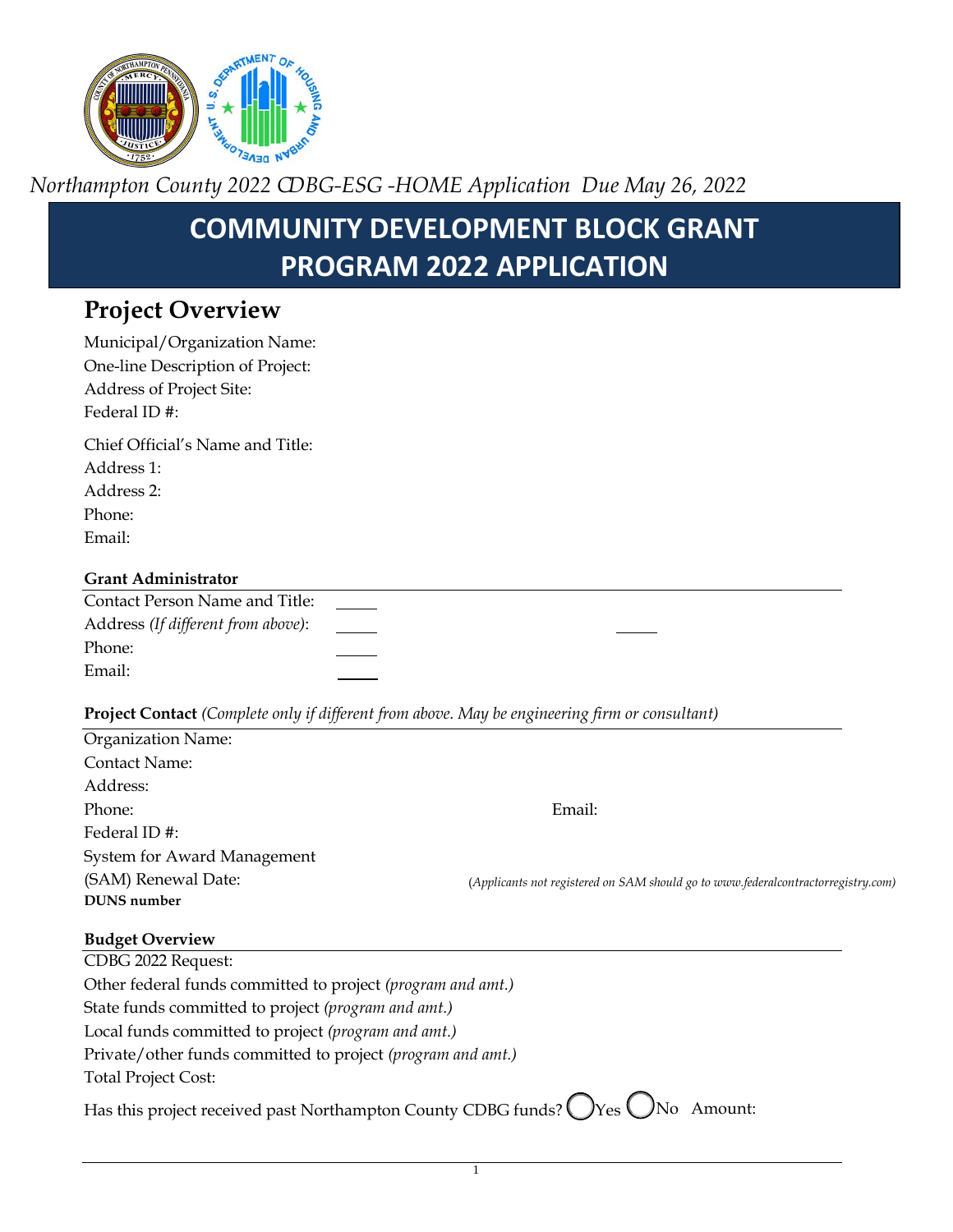### **Expected Timeframe**

Proposed Start Date of Activity:

Proposed Completion Date:

#### **Project Eligibility Determination**

All projects must meet at least one national objective. *Attachment B* describes the national objectives and how to determine low- and moderate-income (LMI) benefit.

A. Under which national objective will your project qualify? *Choose only one:*

Benefits residents with low or moderate incomes (LMI);

Aids in the elimination of slums and blight; or

Meets community needs having a particular urgency because conditions pose an immediate threat to public health or welfare *(Use only in consultation with NCDCED); OR* 

Is a planning or fair housing project *(Must encourage multi-municipality or–agency cooperation).* 

 B. If qualifying your project under the LMI national objective, how will you determine benefit to low and moderate income residents? *Choose only one:*

moderate incomes (refer to Appendix D in the Guidelines). List census tract  $\qquad \qquad \qquad \qquad \text{and}$ The project serves an entire census block group in which 38.15% or more of residents have low or block group # .

 $\bigcirc$  The project serves an area that is smaller than a census block group. Call DCED for eligible census track information in order to demonstrate that 51% or more of residents have low or moderate incomes.

 $\Box$  The project will serve a group of persons who are presumed eligible for assistance because they are in one of the following categories: seniors; adults with disabilities; homeless & homeless Veterans; battered spouses; abused/neglected children and youth; illiterate adults; migrant farm workers; persons with HIV/AIDS; and persons who use food banks or meals programs.

The project will serve specific persons or households (i.e.: housing assistance). We will verify the incomes of individuals or households before approving their participation (see Appendix C of the Guidelines for current income limits).

#### **Project Beneficiaries**

Provide the number of people who will benefit below:

For infrastructure/construction projects, list *total number of individuals* who will benefit:

(number of residents in census tract/block group or specific neighborhood to be served)

For public service projects, list *total number of individuals* who will be served:

 and *number of jobs expected to be created/retained*, if applicable: For economic development projects, list *number of businesses* expected to be served:

Will the project benefit primarily residents described as:

Extremely low incomes (30% of area median income [AMI] or

less) Very low incomes (50% of AMI or less)

Low/moderate incomes (80% of AMI or less)May

Persons of Color

Persons with Disabilities

Senior Citizens

Veterans

Other Underserved Constituency (describe):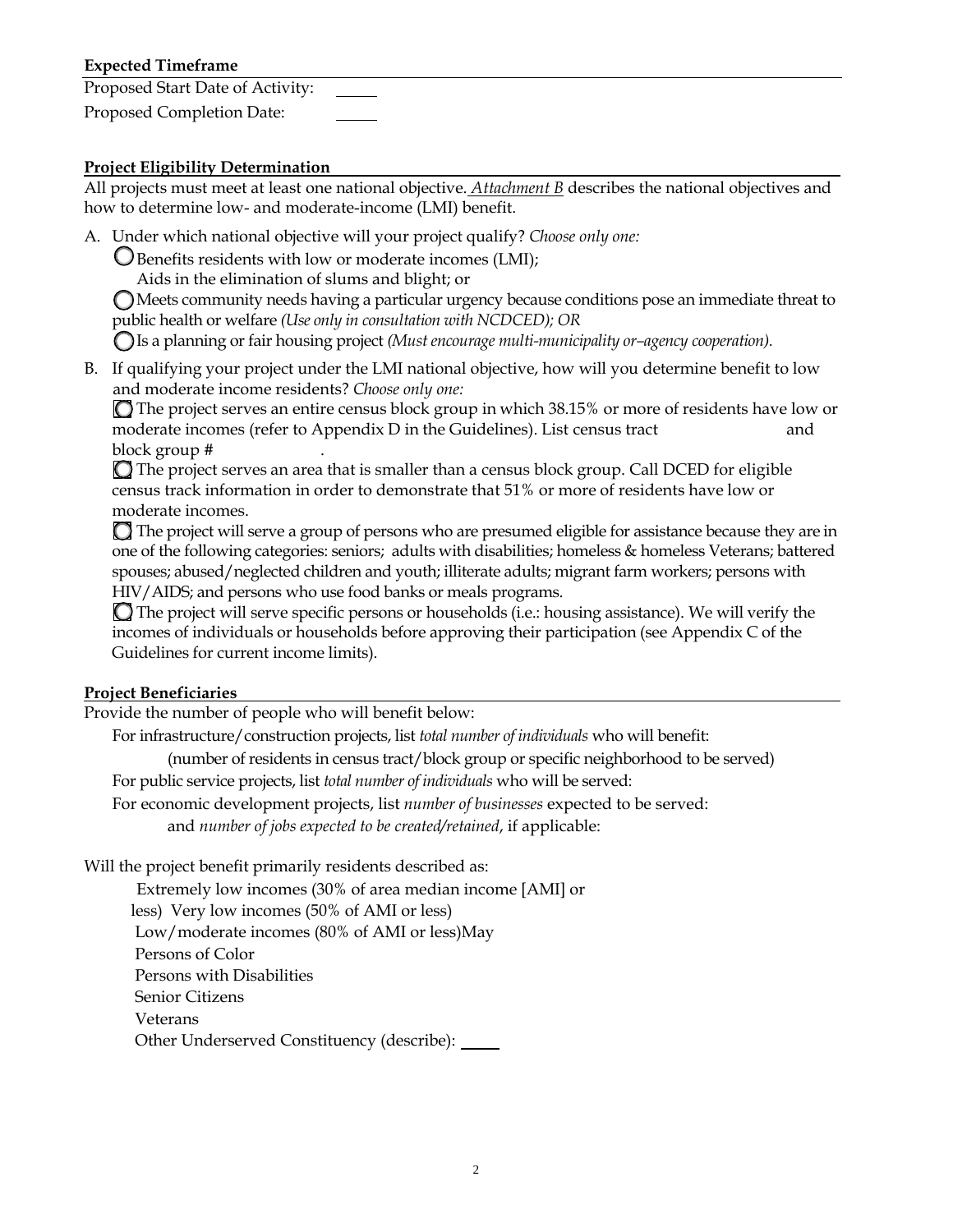*Must be completed by all applicants*

Does your project affirmatively further fair housing choice?  $\bigcup$  Yes  $\bigcup$  No If yes, describe how:

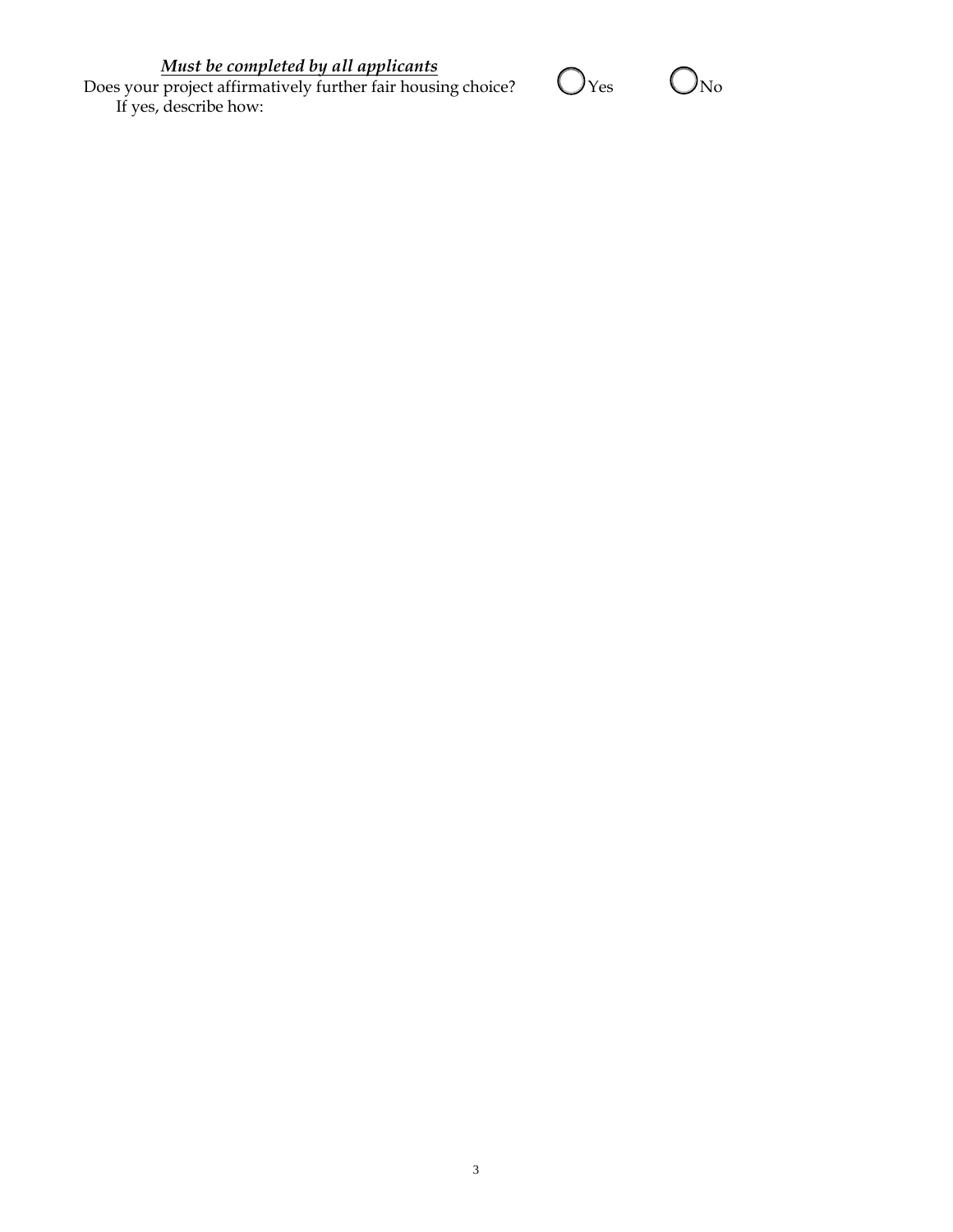# **1. Project Narrative** *Must be completed by all applicants*

Describe the project concisely and completely. You should answer the question: *How will this*

*project improve the lives of people with low/moderate incomes?*

Please address:

 $\Box$  The need for the project and the funding program applying for.

 $\Box$  The benefit to low-income residents

A description of the project service area

 $\Box$  The activities to be undertaken, including the scope of work and timeframe (We will use this Scope of Work narrative in any Agreement) so please complete.

The outcome(s) to be achieved

 Use the space below. Preferably submitted as a separate Word document. Attach additional sheets as necessary.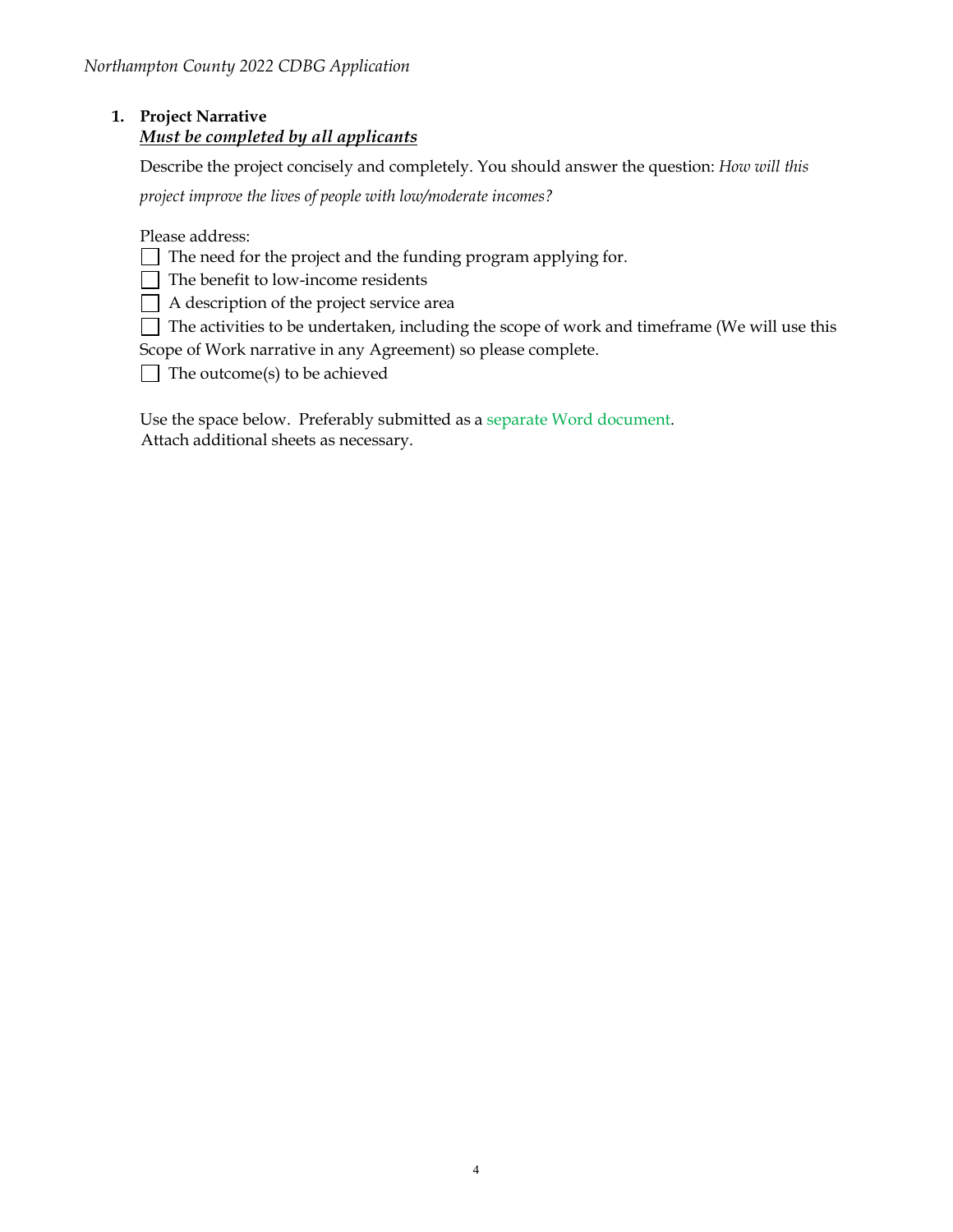#### **2. Project Budget** *Must be submitted by all applicants*

 cover) provide a budget detail (created by applicant). On the attached DCED Uses & Uses Spreadsheet, (electronic version sent under separate

- For all construction projects, provide an itemized signed cost estimate from a qualified professional showing all costs, including engineering.
- If CDBG funds will support a portion of the total cost, describe which costs CDBG will support.
- For all force account or staffing costs, provide an itemization of costs by employee.
- List administrative costs on a separate budget sheet. Administrative costs refer to general accounting, payroll, or other overhead charged to the project. It does not include project management or oversight of project activities.

#### **3. Project Photos and Location** *Construction Projects Only*

Submit materials showing the project's scope and location. *Not required for public service projects.*

- Submit at least one (1) but no more than eight  $(8)$  digital photo(s) of the project site
- Submit a FEMA Firm Panel map with the project area clearly marked
- $\Box$  Submit a census block group map with the project area clearly marked
- List the census tract  $\frac{1}{\sqrt{1-\frac{1}{n}}}$  and block group(s) in which the project will occur

List the percentage of low/moderate income residents in this block group:

(*refer to Appendix D of the Guidelines for eligible block groups*)

#### **Labor Standards**  *Construction Projects Only*

 projects under a certain threshold. *Choose one*: All construction projects above \$2,000 that are funded in whole or in part with CDBG funds are subject to Davis-Bacon Federal Wage Rates. PA Prevailing Wages Rates are, therefore, superseded. Three exceptions are not subject to federal wage rates: Projects that use force account (municipality's own or another municipality's workforce); demolition projects; and housing

- The project will go out to bid, subject to Davis-Bacon
- $\Box$  The project will be done by force account, or involves demolition or housing rehabilitation
- $\Box$  The project will not include construction

## **Procurement**

#### *Must be completed by all applicants*

 services, supplies, materials, or equipment. For engineering and other professional services, this means that CDBG funds may be used to pay these services ONLY if they will be procured competitively, separately from the process of selecting municipal services. All projects must meet federal (as well as local) procurement guidelines when purchasing

The project requires engineering or other professional services, but we will NOT request CDBG reimbursement for these costs *(Check if you are a municipality using municipal engineer)*  The project requires engineering or other professional services, and we intend to meet

competitive procurement requirements and request CDBG reimbursement for these costs

The project does not require engineering or other professional services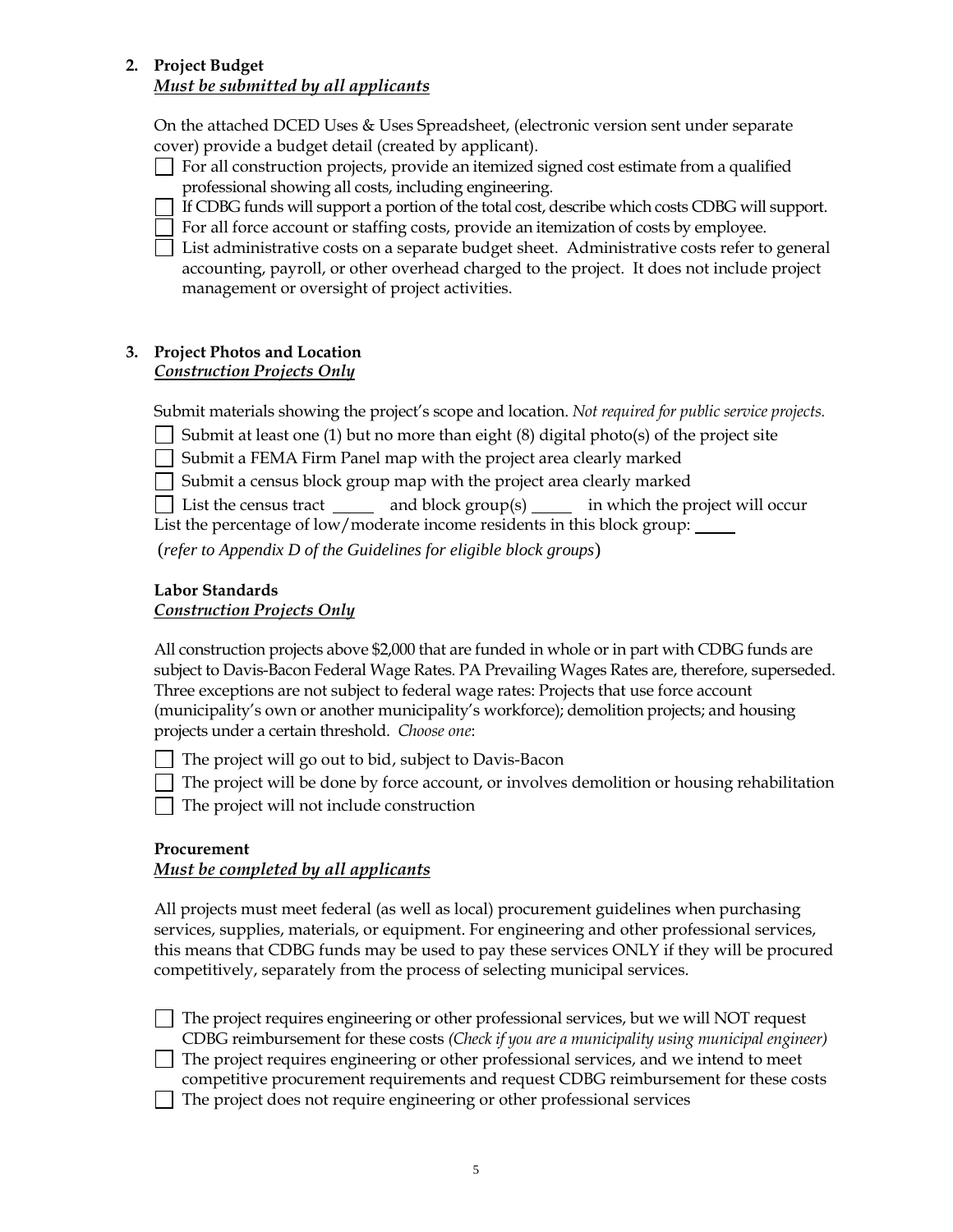#### **6. Environmental Review** *Construction Projects Only*

 County before funds may be committed. Issues requiring remediation would need to be completed, at the subrecipients expense, prior to the start of any project. Therefore, knowledge of any possible issues should be disclosed at this time. *Please check any that* may *apply to the proposed project, and describe these or any additional issues.* Use the space below. Preferably All CDBG-funded projects are subject to an environmental review, which must be completed by the submitted as a separate Word document. Attach additional sheets as necessary.

Project involves alteration, construction, or demolition of any building more than 50 years old. Describe:

|  |  |  |  |  |  | Project location is in a possible historic district |  |  |
|--|--|--|--|--|--|-----------------------------------------------------|--|--|
|--|--|--|--|--|--|-----------------------------------------------------|--|--|

- $\hfill\Box$  Project is close to highways or commercial enterprises storing hazardous materials
- Endangered species have been identified in a nearby area
- The project is in a 100-or 500-year floodplain

Describe any potential environmental issues:

#### **7. Permits** *Construction Projects Only*

List any permits that have been obtained or are anticipated to be needed for this project, including the status of current permit applications: